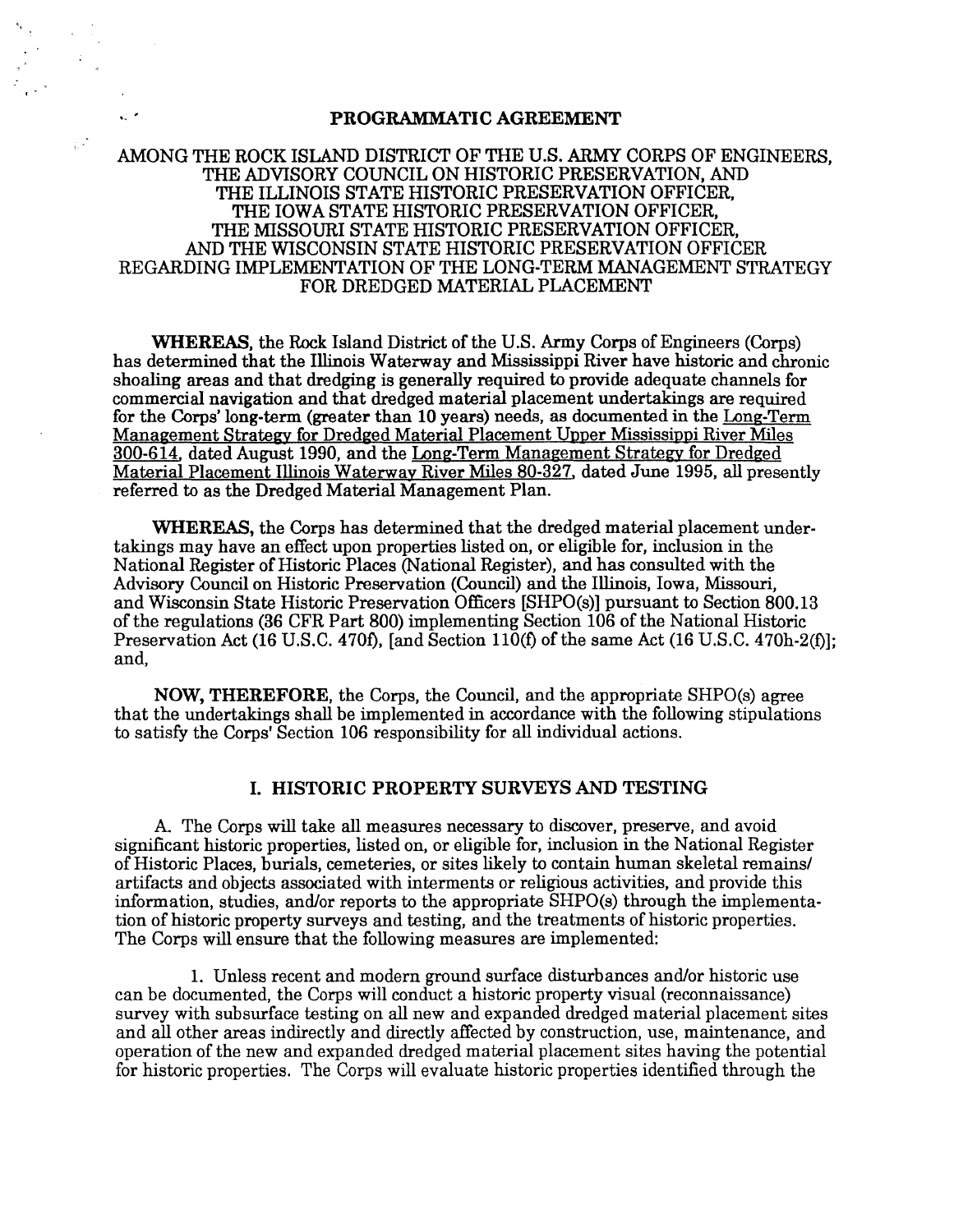reconnaissance survey in accordance with 36 CFR Part 800.4(c) and reports of the findings shall be submitted to the appropriate SHPO(s) for review and comment. If the reconnaissance survey results in the identification of historic properties that are eligible for the National Register of Historic Places, the Corps, in consultation with the appropriate (SHPO(s), shall develop and implement plans for the appropriate treatment of historic properties. Treatment will include, but not be limited to, avoidance of the historic property, avoidance of a portion of the historic property, and data recovery of the portion of the historic property to be affected, or data recovery of the entire historic property.

2. The reconnaissance surveys and subsurface testing will be conducted in a manner consistent with the Secretary of the Interior's Standards and Guidelines for Identification and Evaluation (48 FR 44720-23) and take into account the National Park Service publication The Archaeological Survey: Methods and Uses (1978) and any extant or most recent version of appropriate SHPO(s) guidelines for historic properties reconnaissance surveys/reports, related guidance, and etc. The reconnaissance surveys and subsurface testing will be implemented by the Corps and monitored by the appropriate SHPO(s).

3. In consultation with the appropriate SHPO(s), the Corps shall evaluate for eligibility all significant historic properties by applying the National Register criteria (36 CFR Part 60.4).

a. For those properties that the Corps and the appropriate SHPO(s) agree are not eligible for nomination to or inclusion in the National Register, no further historic properties investigations will be required, and the project may proceed in those areas.

b. If the survey results in the identification of properties that the Corps and the appropriate SHPO(s) agree are eligible for nomination to, or inclusion on, the National Register, such properties shall be treated in accordance with Part II below.

c. If the Corps and the appropriate SHPO(s) do not agree on National Register eligibility, or if the Council or the National Park Service so request, the Corps will request a formal determination of eligibility from the Keeper of the National Register, National Park Service, whose determination shall be final.

# II. **TREATMENT OF HISTORIC PROPERTIES**

A. Those properties that the Corps and the appropriate SHPO(s) agree are eligible for nomination to, or that the Keeper has determined eligible for inclusion in, the National Register will be treated in the following manner:

1. If The Corps determines, and documents this determination, in consultation with the appropriate SHPO(s) that no other actions are feasible to avoid and minimize effects to properties and the Corps and SHPO(s) agree under consultation that properties cannot be avoided, then a treatment plan, which may include data recovery, documentation, avoidance, protection, or removal, will be coordinated with the appropriate SHPO(s). If data recovery is the agreed upon treatment, the data recovery plan will address substantive research questions developed in consultation with the appropriate SHPO(s). The treatment plan shall be consistent with the Secretary of the Interior's Standards and Guidelines for Archaeological Documentation (48 FR 44 734-37) and take into account the Council's publication, Treatment of Archaeological Properties (Advisory Council on Historic Preservation, 1980) and appropriate SHPO(s) guidance. It shall specify, at a minimum, the following: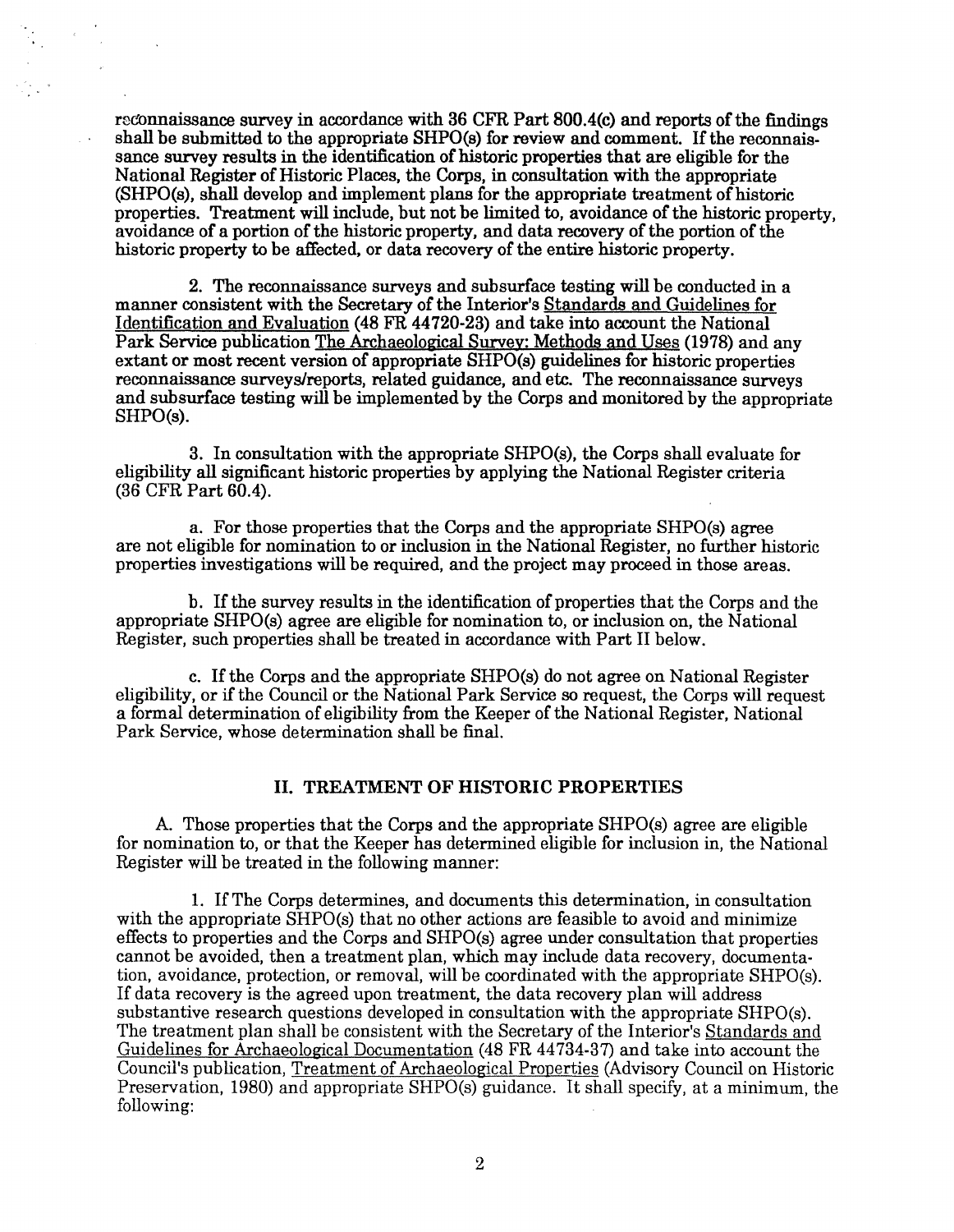a. The property, properties, or portions of properties where the treatment plan is to be carried out;

b. The research questions to be addressed, with an explanation of research relevance and importance;

c. The methods to be used, with an explanation of methodological relevance to the research questions;

d. Proposed methods of disseminating results of the work to the interested public; and,

e. A proposed schedule for the submission of progress reports to the appropriate SHPO(s).

2. The treatment plan shall be submitted by the Corps to the appropriate SHPO(s) for 30 days review. The Corps will take into account SHPO comment and shall ensure that the data recovery plan is implemented. The appropriate SHPO(s) shall monitor this implementation.

B. The Corps will ensure that the data recovery plan is carried out by or under the direct supervision of an archaeologist(s), architectural historian(s) and/or other appropriate cultural resource specialist that meets, at minimum, the Secretary of the Interior's Professional Qualifications Standards (48 FR 44738-9).

C. The Corps will ensure that adequate provisions, including personnel, time, and laboratory space, are available for the analysis of recovered materials from historic properties.

D. The Corps will develop and implement an adequate program in consultation with the appropriate SHPO(s) to secure and historic properties from vandalism during data recovery.

## III. **CURATED ITEMS**

In consultation with the appropriate SHPO(s), the Corps will ensure that all materials and records resulting from the historic properties studies conducted for the dredged material placement sites project are curated at a repositories within the States of Illinois, Iowa, Missouri, and Wisconsin in accordance with 36 CFR Part 79.

## IV. **TREATMENT OF HUMAN REMAINS**

If incidental finds of human remains are encountered either during the data recovery or during any project construction activities, the Corps will comply with all provisions outlined in the appropriate state acts, statutes, guidance, provisions, etc., and any decisions regarding the treatment of human remains will be made under consultation with the SHPO(s). If incidental finds of human remains are encountered or collected from Federal lands or Federally-Recognized Tribal lands, the Corps will coordinate with the appropriate Federally-recognized Native Americans, as promulgated by the Native American Graves Protection and Repatriation Act of 1990 (25 U.S.C. § 3001 *et seq.*), under consultation with the appropriate SHPO(s).

 $\overline{a}$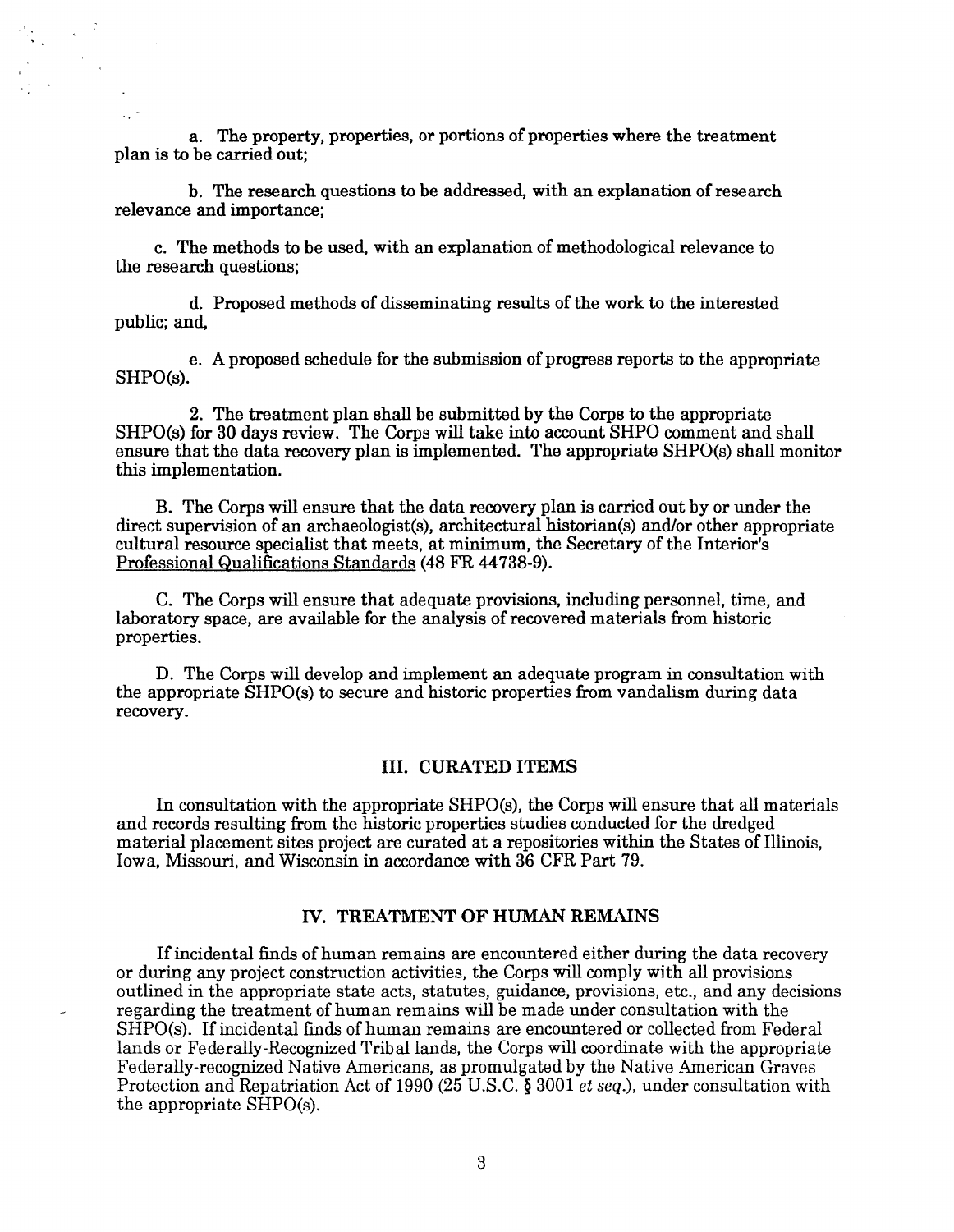## **V. REPORTS**

The Corps will ensure that all final historic properties reports resulting from the actions pursuant to this Programmatic Agreement (Agreement) will be provided in a format acceptable to the appropriate SHPO(s) and the National Park Service for possible peer review and submission to the National Technical Information Service. The Corps will ensure that all such reports are responsive to contemporary standards, and to the Department of the Interior's Format Standards for Final Reports of Data Recovery (42 FR 5377-79). Precise locational data may be provided only in a separate appendix if it appears that the release of this locational data could jeopardize historic properties. The reports and reports data will be made available for publication and public dissemination.

## **VI. PROVISION FOR UNDETECTED HISTORIC PROPERTIES DISCOVERED DURING IMPLEMENTATION**

In accordance with 36 CFR Section 800.ll(a), if previously undetected or undocumented historic properties are discovered during project activities, the Corps will cease, or cause to stop, any activity having an effect and consult with the appropriate SHPO(s) to determine if additional investigation is required. If further archaeological investigations are warranted or required, any treatment plan will be performed in accordance with Part II TREATMENT OF HISTORIC PROPERTIES and Part III CURATION AND DISSEMINATION OF INFORMATION of this Agreement. If both the Corps and the appropriate SHPO(s) determine that further investigation is not necessary, activities may resume with no further action required. Any disagreement between the Corps and the appropriate SHPO(s) concerning the need for further investigations will be handled pursuant to Part V DISPUTE RESOLUTION of this Agreement.

## **VII. DISPUTE RESOLUTION**

Should the appropriate SHPO(S) or the Council object within 30 days to any plans or actions provided for review pursuant to this agreement, the Corps will consult with the objecting party to resolve the objection. If the Corps determines that the disagreement cannot be resolved, the Corps will request further comment from the Council in accordance with 36 CFR Part 800.6(b). Any Council comment provided in response will be taken into account by the Corps in accordance with 36 CFR Part 800.6(c)(2), with reference only to the subject of the dispute. The Corps' responsibility to carry out all actions under this Agreement that are not the subjects of the dispute will remain unchanged.

## **VIII. TERMINATION**

Any of the signatories to this Agreement may request a reconsideration of its terms or revoke the agreement upon written notification to the other signatories, by providing thirty (30) days notice to the other parties, provided that the parties will consult during the period prior to termination to seek agreement on amendments or other actions that would avoid termination. In the advent of termination, the Corps will comply with 36 CFR Parts 800.4 through 800.6 with regard to individual undertakings covered by this Agreement.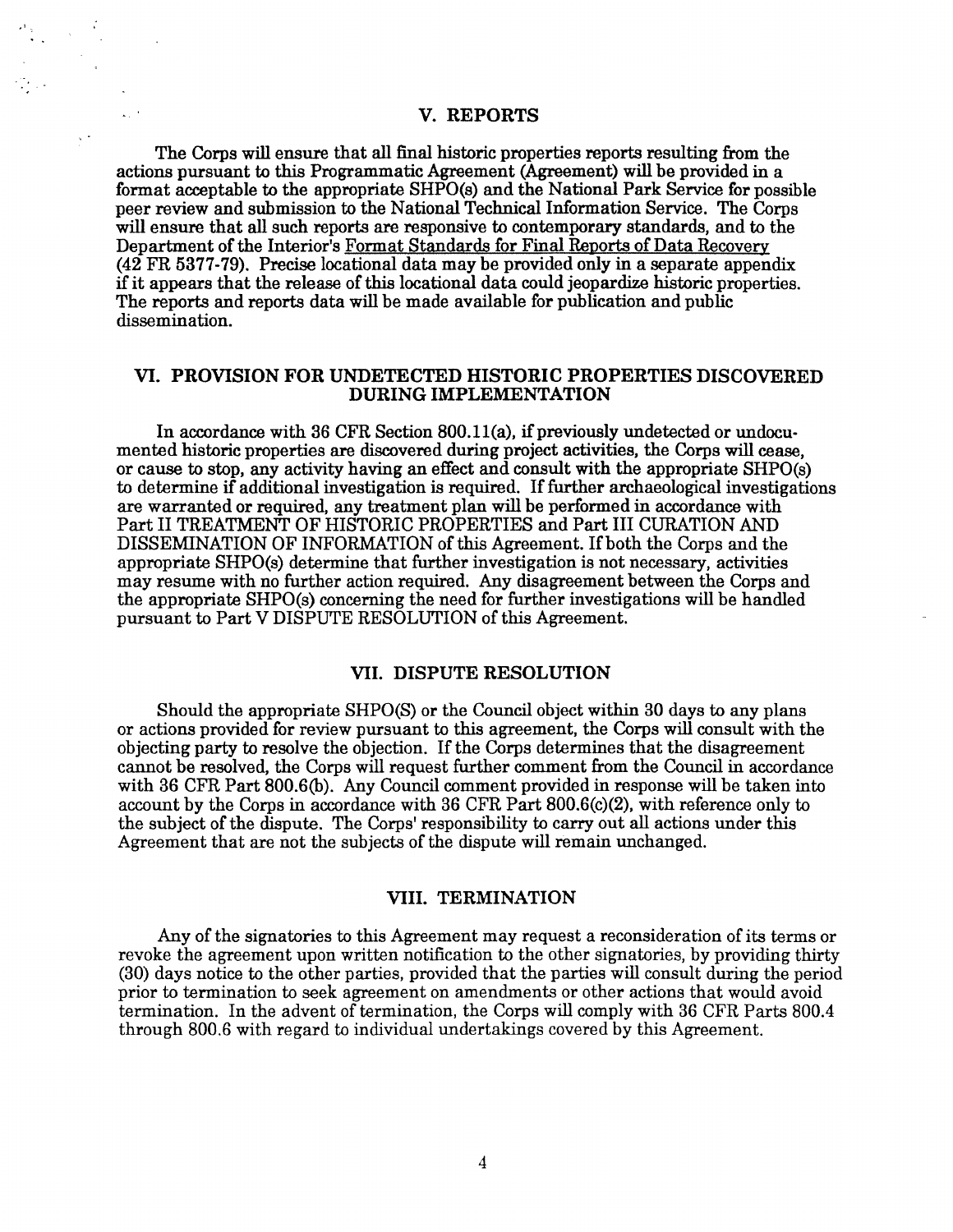#### IX. **AMENDMENTS**

Any party to this Agreement may request that it be amended, whereupon the parties will consult in accordance with 36 CFR Part 800.13, to consider such amendment.

## **X. PERIODIC REVIEW**

The Corps will provide the SHPO(s) with evidence of compliance with this Agreement by letter on January 30, 1997, and once every two years thereafter said date. This letter shall contain the name of the project, title of the documents which contained the Agreement, historic properties identified, determinations of effect, avoidance procedures, level of investigation(s) and/or mitigation(s) conducted with titles of all project reports related to such investigation(s) and/or mitigation(s) which have been completed.

### **XI. EXECUTION AND IMPLEMENTATION**

A. Nothing in this Agreement is intended to prevent the Corps from consulting more frequently with the appropriate SHPO(s) or the Council concerning any questions that may arise or on the progress of any actions falling under or executed by this Agreement. Any resulting modifications to this Agreement will be coordinated in accordance with Section 800.5(e)(5).

B. The undersign concur that the Corps has satisfied its Section 106 responsibilities for all individual undertakings through this Agreement regarding the implementation of the Long-Term Management Strategy for Dredged Material Placement.

## **XII. SIGNATORIES**

## A. **ROCK ISLAND DISTRICT, U.S. ARMY CORPS OF ENGINEERS:**

 $BY:$   $\frac{\mathcal{U}}{\mathcal{U}} = \frac{\mathcal{U}}{\mathcal{U}} = \frac{\mathcal{U}}{\mathcal{U}} = \frac{\mathcal{U}}{\mathcal{U}} = \frac{\mathcal{U}}{\mathcal{U}} = \frac{\mathcal{U}}{\mathcal{U}} = \frac{\mathcal{U}}{\mathcal{U}} = \frac{\mathcal{U}}{\mathcal{U}} = \frac{\mathcal{U}}{\mathcal{U}} = \frac{\mathcal{U}}{\mathcal{U}} = \frac{\mathcal{U}}{\mathcal{U}} = \frac{\mathcal{U}}{\mathcal{U}} = \frac{\mathcal{U}}{\mathcal{U}} = \frac{\mathcal{U}}{\mathcal{U}} = \frac{\math$ 

District Engineer U.S. Army Corps of Engineers Rock Island District

## B. ILLINOIS STATE HISTORIC PRESERVATION OFFICER:

BY: William Chheel Date: 1-3-96

William L. Wheeler Illinois State Historic Preservation Officer Illinois Historic Preservation Agency